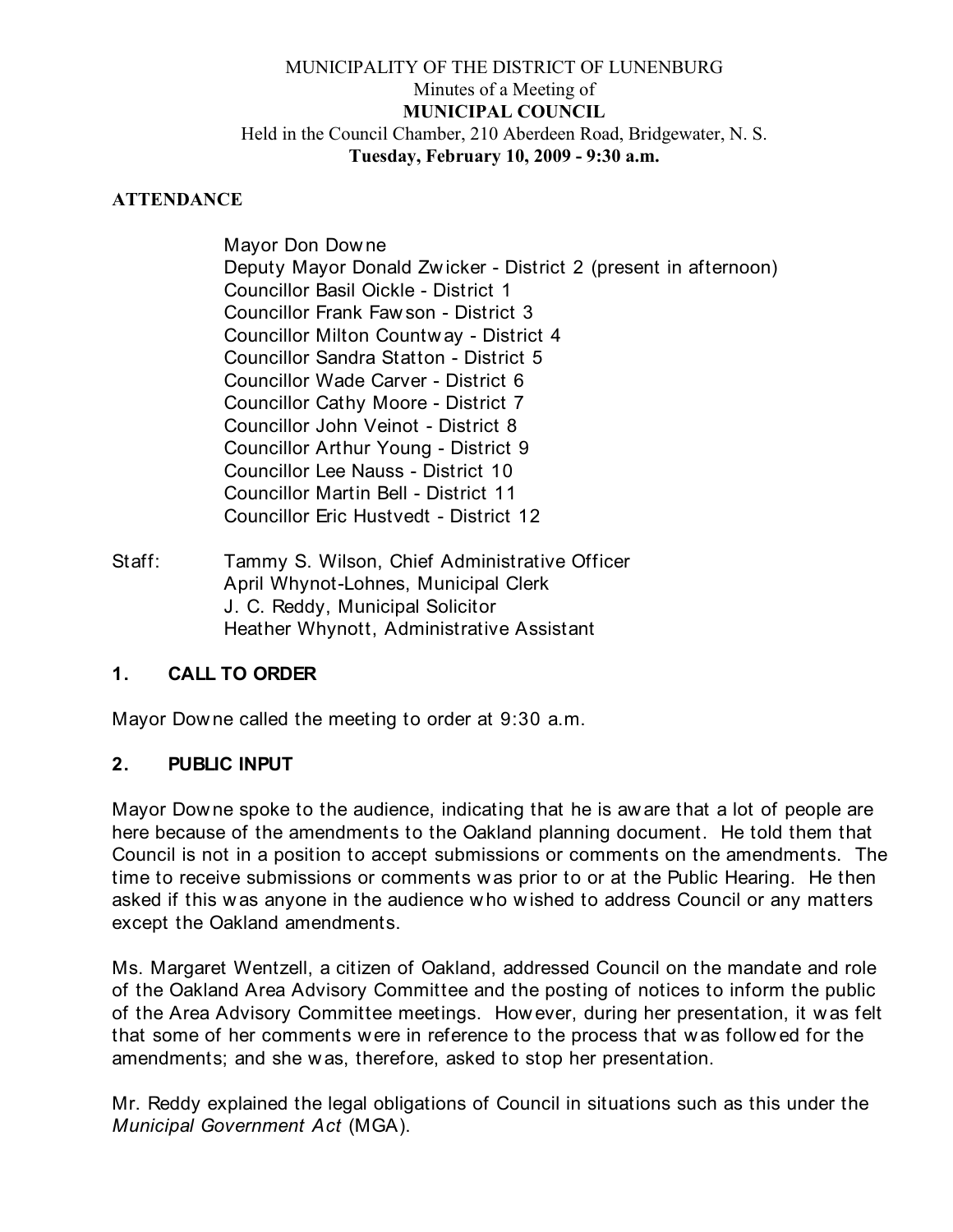Mayor Downe gave Ms. Wentzell the option to finish her presentation after the vote is taken on the Second Reading of the amendments.

Mayor Dow ne asked if there w ere any other items to present to Council at this time. No one else in the audience asked to address Council at this time.

## **3. AGENDA**

Mayor Downe asked if there w ere any requests for additions to the Agenda. There w ere no requests from Council or staff.

### **Moved by Councillor Moore, seconded by Councillor Fawson that the Agenda be approved as circulated. Carried**.

## **4. APPROVAL OF MINUTES**

**Moved by Councillor Nauss, seconded by Councillor Oickle that we approve as circulated the Minutes of December 9, 2008 meeting and the Public Hearings held January 13, 2009 and January 19, 2009. Carried**.

## **5. BUSINESS ARISING FROM MINUTES**

## 5.1 AMENDMENT TO DANGEROUS AND UNSIGHTLY PROPERTY POLICY MDL-07

At the January 13, 2009 Council meeting, notice w as given of Council' s intention to approve amendments to Policy MDL-07 " Dangerous and Unsightly Property" . The amendment provides the administrator w ith the authority to immediately issue an order for clean-up if an offender has had a previous order w ithin the past tw elve months of the previous complaint.

**Moved by Councillor Moore, seconded by Councillor Nauss that Municipal Council approves amendments to Policy MDL-07, Dangerous and Unsightly Properties, as presented. Carried**.

### 5.2 SECOND READING - AMENDMENTS TO BY-LAW re MAIN. & IMPROVEMENT OF PRIVATE STREETS

At the January 13, 2009 Council meeting, Council conducted First Reading of A By-law Amending a By-law Respecting the Maintenance and Improvement of Private Streets.

**Moved by Councillor Statton, seconded by Councillor Bell that Municipal Council conducts Second Reading of a By-law Amending a By-law Respecting the Maintenance and Improvement of Private Streets, as presented. Carried**.

#### 5.3 SECOND READING - AMENDMENTS TO OAKLAND SPS AND LUB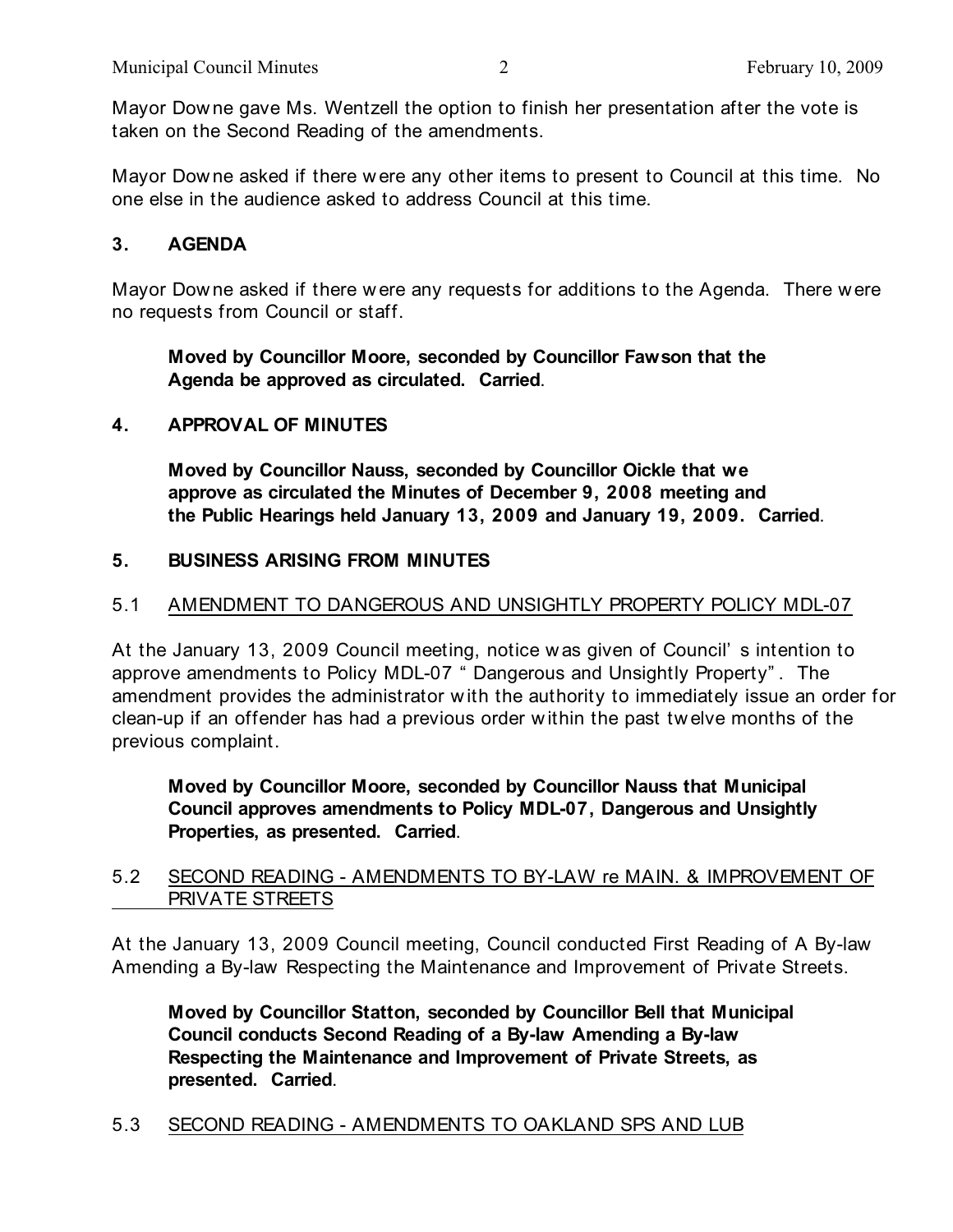Ms. Wilson reported that on January 19, 2009 a Public Hearing w as conducted in Mahone Bay respecting the proposed amendments to the Oakland Secondary Planning Strategy and Land Use By-law . Council is to make their decision based on information heard prior to and at the Public Hearing. Any information received after that date is not to be reflected in Council' s decision as the Public Hearing is the formal process for Council to receive written and/or oral submissions w ith respect to the amendments. She informed Council of their options. Council can approve the amendments by conducting Second Reading; and after Second Reading they are then forw arded to Service Nova Scotia and Municipal Relations (SNSMR) for review . Upon confirmation from SNSMR that they are not contrary to any provincial interest, a notice of approval w ould be posted in the local papers. Once the notice is posted, they are effective. The other option is to not approve the amendments by not conducting Second Reading. Council then has the choice to refer them back to the Area Advisory Committee for further work, or not consider them at all.

In response to Councillor Moore' s question as to w ho can vote on the amendments, Ms. Wilson reported that only those Councillors at the Public Hearing can vote. Councillors Moore and Statton were not at the Public Hearing and, therefore, cannot vote on the amendments. We need a majority of 13 voting in favour in order for the amendments to be approved.

### **Moved by Councillor Countway, seconded by Councillor Oickle that Municipal Council conducts Second Reading of a By-law amending the Oakland Secondary Planning Strategy and amending the Oakland Land Use By-law**.

Several Councillors noted that at the Public Hearing there w as a majority in favour of the amendments, but there were tw o w ho expressed concern w ith it. It w as also noted that there were a lot of people there who did not speak. Some Councillors w ere of the opinion that the amendment to reduce from four to one dwelling unit per lot is too restrictive and is going to cause a hardship, particularly noting that the amendments do not permit granny suites or additions to a residence unless you go through the Development Permit process.

Councillor Countw ay pointed out that there is overw helming support for the amendments; and he, therefore, feels Council has to support them and approve the amendments. If, dow n the road, the people in the area feel it' s too restrictive, there is a w ay to approach the Area Advisory Committee to make changes. He believes the w hole document is up for review in 2010 or 2011.

Ms. Wilson noted that there w ere tw o e-mails sent to the Municipal Clerk prior to the close of the Public Hearing but they w ere held up by spam and w ere not received in time to be read at the Public Hearing. Legal counsel said they should be circulated and they have been circulated with today' s agenda. The one e-mails is from Julia Ann Francis and the other is from Dave Watson and Lissen Low . They are in favour of the amendments.

**The motion was voted on and defeated**, after further comments w ere made by Councillors.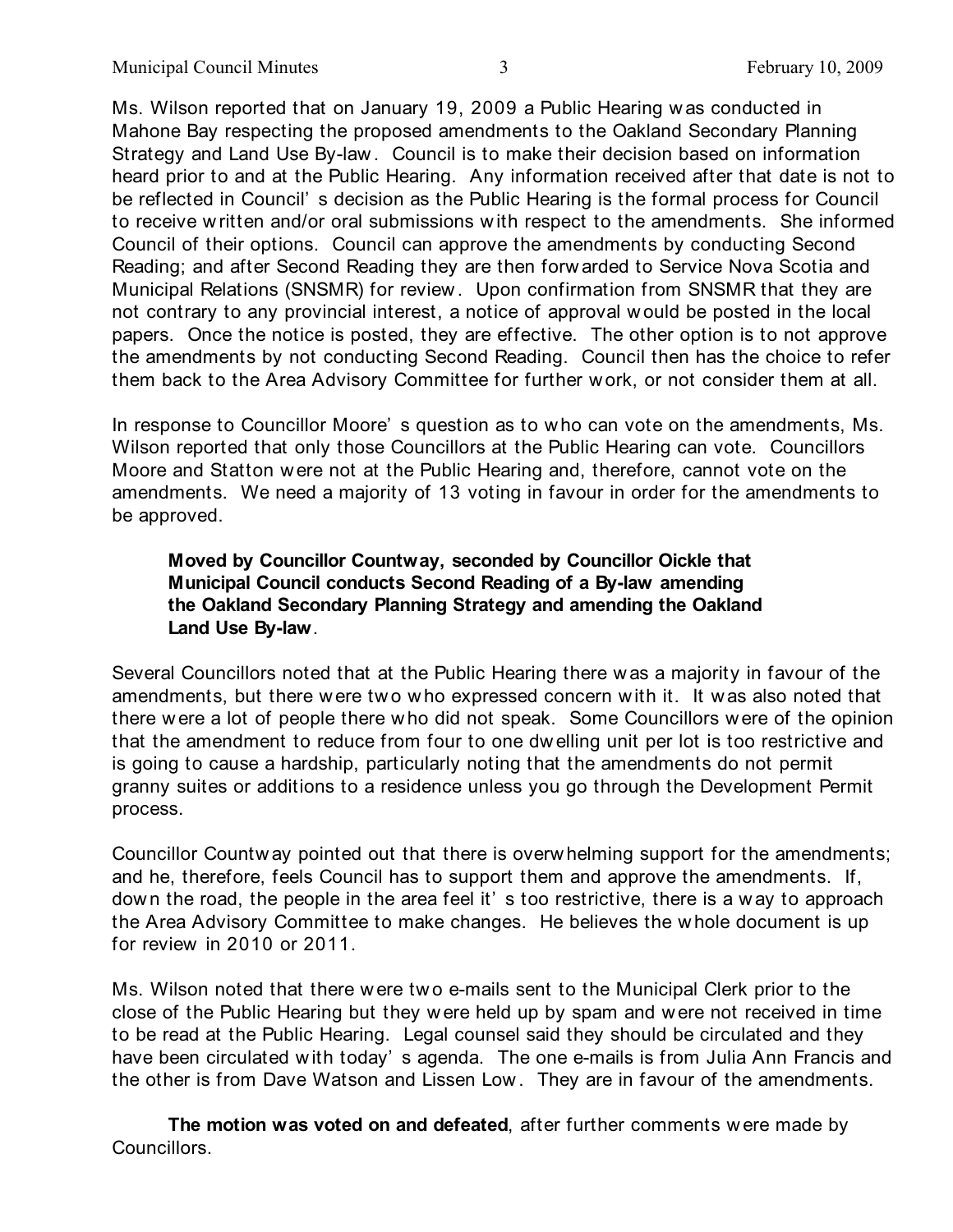#### **Moved by Councillor Fawson, seconded by Councillor Nauss that Municipal Council refers the amendments to the Oakland Secondary Planning Strategy and Land Use By-law back to the Oakland Area Advisory Committee for further review**.

Councillor Countw ay expressed his concern w ith Council' s decision in this matter. He asked for some clarification. Can everything still be put on hold, such as development, at this point?

Ms. Wilson said no. What happened w ith Second Reading is that the amendments have been refused. This motion is asking that the Area Advisory Committee review the matter and bring back an alternate suggestion for an amendment. Until Council does First Reading on those amendments and posts a notice of the proposed amendments, there is nothing put on hold. She explained the procedure for consideration of further amendments, and noted that the only thing that is in effect now is the by-law as it exists today.

Councillor Countw ay asked for clarification regarding the first motion w hich was defeated. He asked if Council has the power to rescind that motion or amend the motion to include a granny suite.

Mr. Reddy explained w hy Council cannot do that today at this meeting, because that w ould be considered a substantial amendment to the proposed amendment.

Ms. Wilson noted that a substantial change w ould require that Council conduct First Reading over again of those amendments.

#### **The motion was carried**.

Mayor Dow ne then asked Ms. Margaret Wentzell to present her comments.

#### REMARKS FROM MARGARET WENTZELL, OAKLAND

Ms. Wentzell informed Council that she has been a resident of Oakland for 32 years. She expressed her opinion on w hat she feels is the role and mandate of the Oakland Area Advisory Committee (AAC). She feels that the AAC' s communication w ith all landowners and residents needs to improve, e.g., create a w ebsite and put letters in mail boxes. She commented that many people find it intimidating and don' t w ant to stand up at a meeting to express their opinion, especially if their opinion is not the same as the majority in attendance. She also read the letter she had w ritten on February 8, 2009 in w hich she expresses her opinion about the amendments that have been proposed to the Oakland Secondary Planning Strategy and Land Use By-law , particularly the proposal to reduce the number of dw ellings per property from four to one. (Copy of Ms. Wentzell' s presentation and Feb. 8/09 letter attached to original Minutes)

Mayor Downe thanked Ms. Wentzell and indicated that we will look into the issue of public consultation and the suggestions she has made.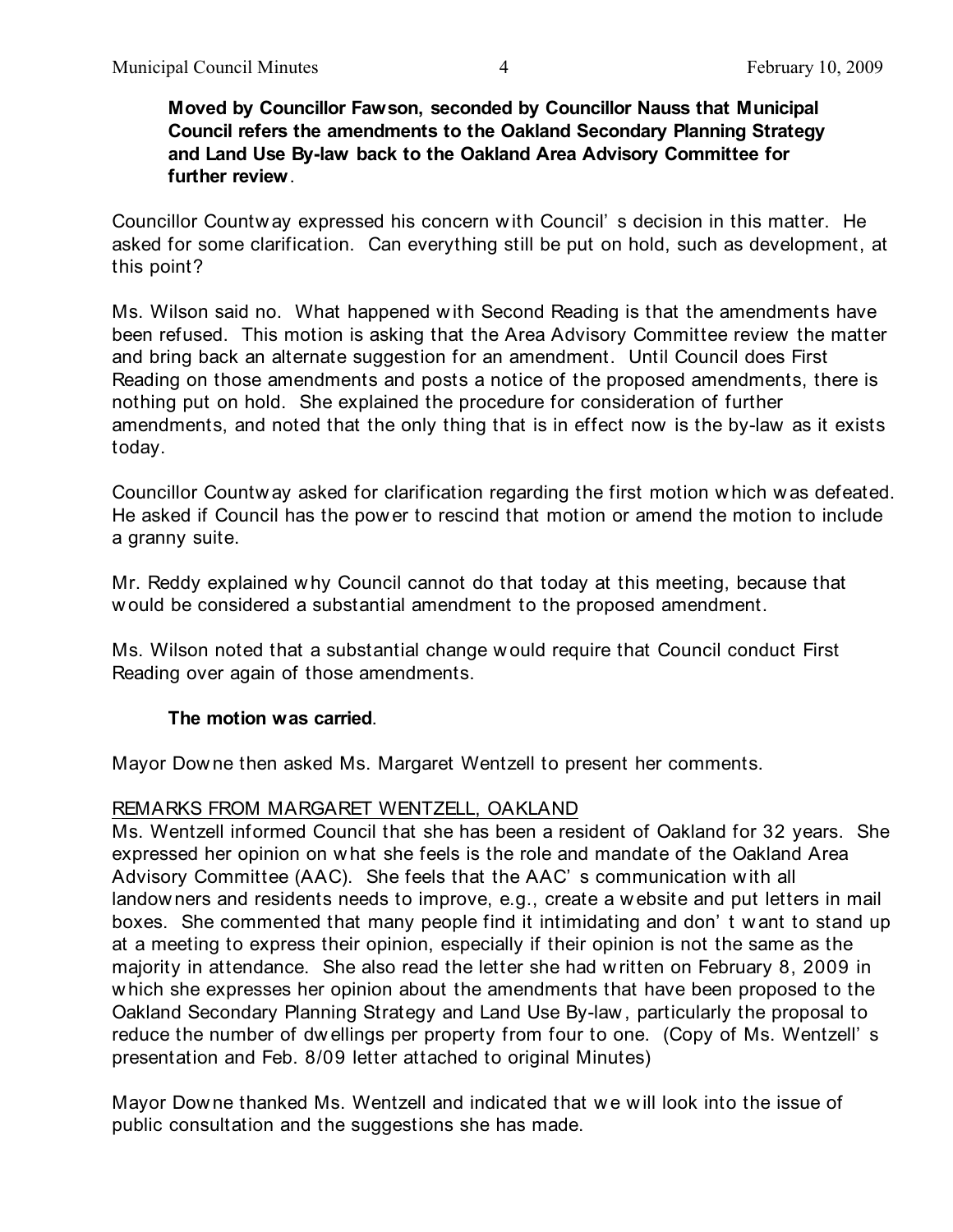There w ere requests from others in the audience to address Council.

### JEFF AVERY, 1068 Oakland Road

Comments - He supports the Area Advisory Committee and the w ay it has operated. Notices of meetings w ere published in the new spaper, posted in the Post Office, and a sign posted at the junction of the road**.** You don' t have to get up and say something at the meetings. You can just sit there and listen. All the people that thought they didn' t have a say w ere not at the meetings. He thinks the AAC did a w onderful job and he thinks the process w as follow ed.

## DAVID PUXLEY, 55 Keddy Bridge Road, Oakland

Comments - The AAC does everything that a reasonable body w ould do in trying to get as many people in the community involved. He' s not aw are of any intimidation at all.

Mayor Dow ne thanked the residents for their input.

## 5.4 MOU re RESPECTIVE ICSPs BETWEEN MUNICIPALITY & TOWN OF BRIDGEWATER

On October 9, 2008, Council directed staff to seek agreement through a Memorandum of Understanding (MOU) process w ith staff of the Tow n of Bridgew ater, agreeing to be committed partners in the development of their respective Integrated Community Sustainability Plans. Circulated w ith the agenda w as the proposed MOU for Council' s approval.

## **Moved by Councillor Moore, seconded by Councillor Young that Council approves for signature the Memorandum of Understanding as negotiated between the Municipality and the Town of Bridgewater. Carried**.

At 10:28 a.m. Mr. Reddy left the meeting.

## **6. AWARDING OF TENDER AND RFPs**

In attendance w as Pierre Breau, Director of Engineering and Public Works.

## 6.1 Tender 2008-05-010 - LRCRC - Concrete Masonry Wall

Mr. Breau reviewed the tender analysis information for the construction of a concrete masonry end w all at the compost building facility at the LRCRC.

**Moved by Councillor Young, seconded by Councillor Hustvedt that Council concurs with the recommendation of the Engineer and awards Concrete Masonry Wall Compost Building Tender 2008-05-010 for the LRCRC to Willfield Limited, Bridgewater, for the price of \$24,521.00, including HST**.

There w as some discussion and Councillors' questions w ere answ ered regarding this tender aw ard, as the price of the recommended aw ard is considerably low er that the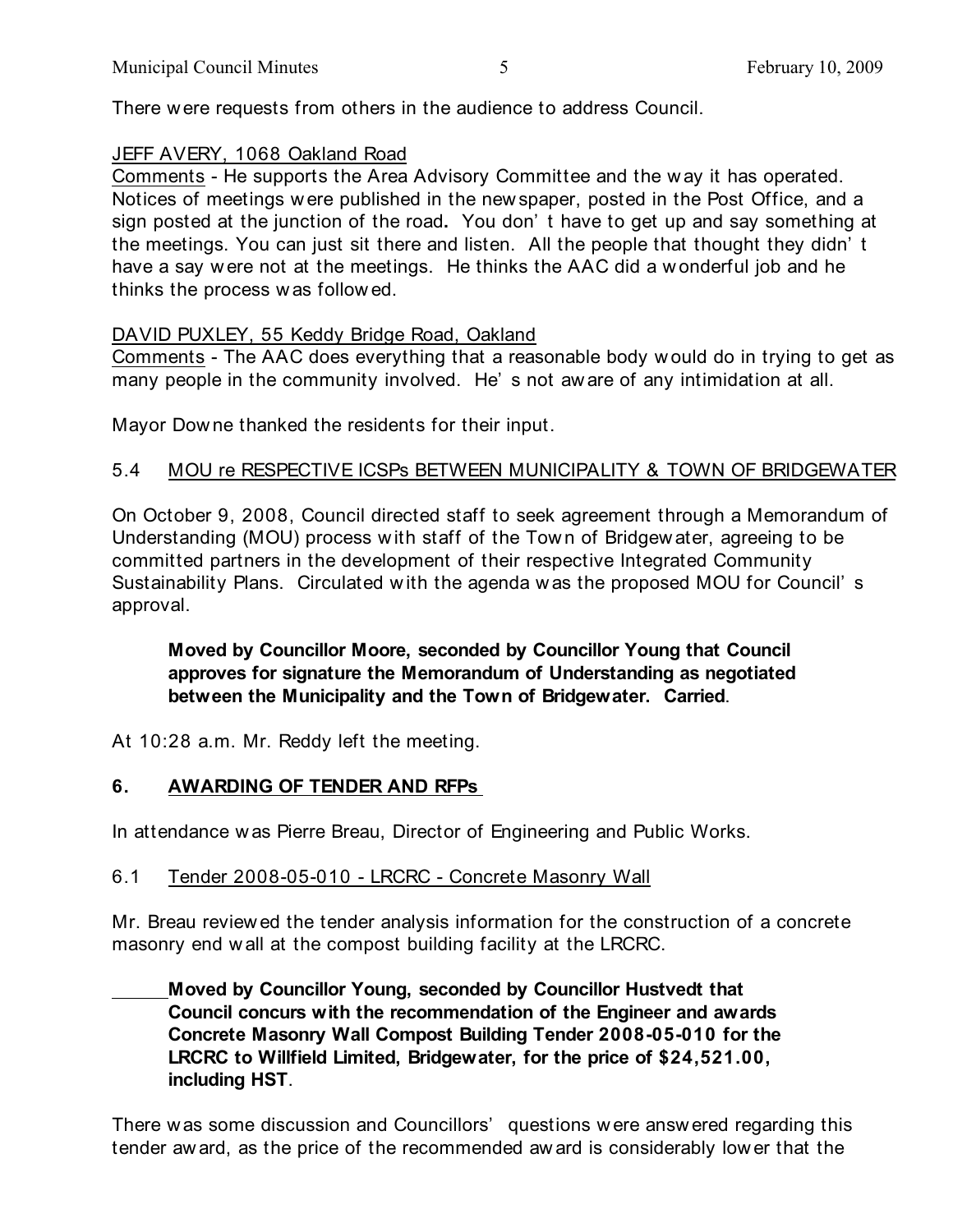budget figure for this project.

### **The motion to award to Willfield Limited was carried**.

#### 6.2 RFP 2008-05-402 - Osprey Village Development - Phase 1

Mr. Breau reviewed the content of his memo dated February 10, 2009, w hich provided his recommendation for the aw ard of RFP 2008-05-402 - Engineering Services for the Design, Contract Administration and Construction Supervision of Osprey Village Centre Road Infrastructure Development Phase 1.

**Moved by Councillor Nauss, seconded by Councillor Bell that Council accepts the Engineer' s recommendation and awards to Stantec Consulting Ltd., Dartmouth, N. S., the Engineering Services for the Design, Contract Administration and Construction Supervision of Osprey Village Centre Road Infrastructure Development Phase 1 RFP 2008-05-402 for the price of \$127,835.00, plus HST. Carried**.

#### 6.3 RFP 2008-05-403 - MODL ADMINISTRATION BUILDING NEEDS STUDY

Mr. Breau reviewed the content of his memo dated February 10, 2009, w hich provided his recommendation for the aw ard of RFP 2008-05-403 - Architectural Consultant for Municipal Administration Building Needs Study.

**Moved by Councillor Oickle, seconded by Councillor Carver that Council accepts the Engineer' s recommendation and awards to Sperry and Partners Architects, Dartmouth, N. S., the Municipal Administration Building Needs Study RFP 2008-05-403 for the price of \$35,657.00, plus HST. Carried**.

Mr. Breau left the meeting.

## **10. RECOMMENDATIONS/REFERRALS FROM COMMITTEES, BOARDS, FOCUS GRs**

#### 10.1 COMMITTEE OF THE WHOLE - RECOMMENDATIONS

#### 10.1.1 - Amendments to Policy MDL-42 " Acts of Bravery/Substantial Achievement"

At the January 15, 2009 meeting of the Committee of the Whole, the proposed policy amendments regarding " Part 2" of the " Acts of Bravery and Substantial Achievement Aw ards" Policy w ere review ed. At that same meeting, Council directed staff to prepare the necessary policy revisions and bring them back to Council for final approval. The proposed amendments w ere circulated with today' s agenda for Council' s consideration.

**Moved by Councillor Oickle, seconded by Councillor Hustvedt that Council approves the amendments to Policy MDL-42, Acts of Bravery and Substantial Achievement Awards, as presented. Carried**.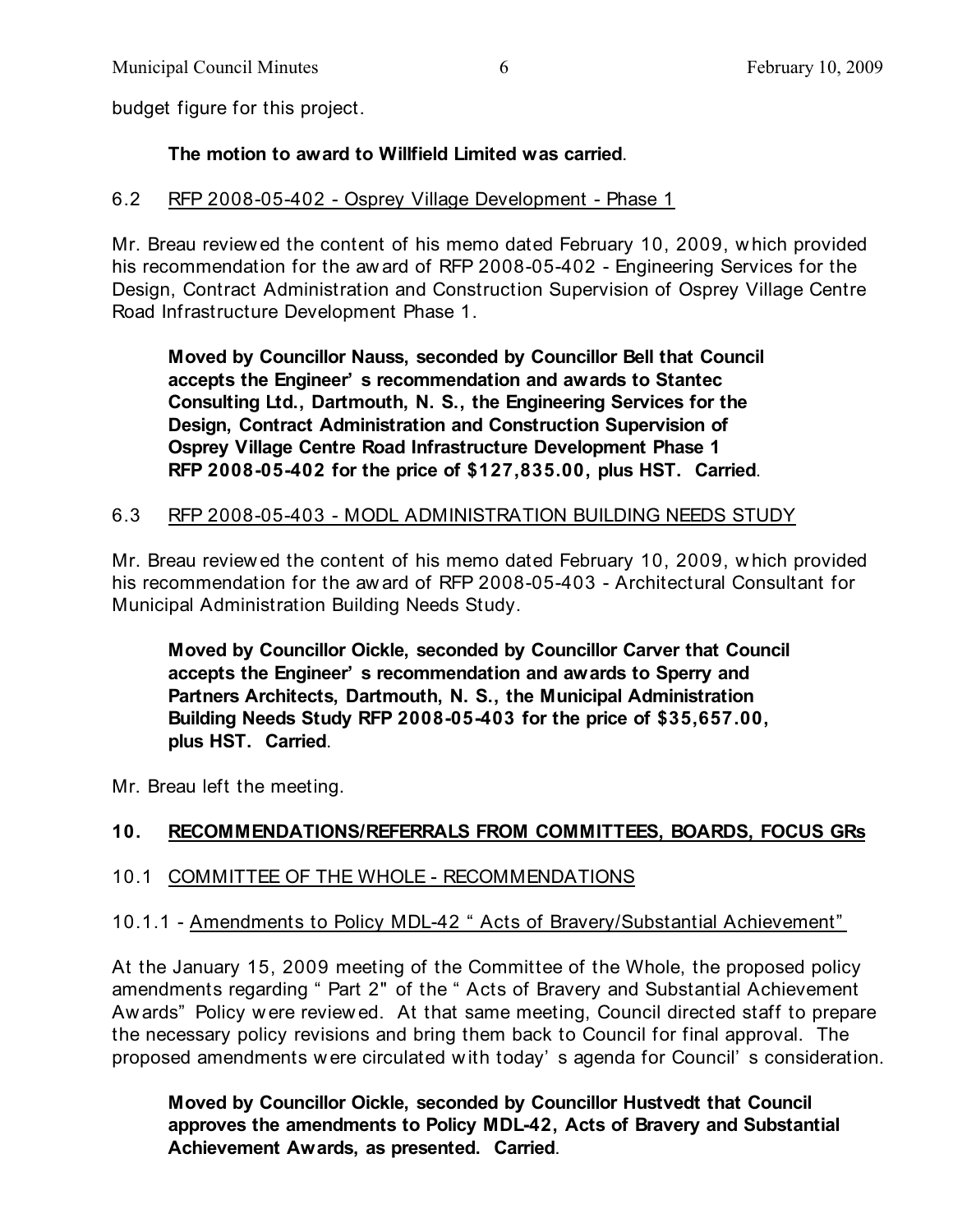## 10.1.2 - Amendment to Municipal Flag Policy MDL-23

At the January 15, 2009 meeting of the Committee of the Whole, a recommendation w as made that Council amend the Municipal Flag Policy to include section 1 of the PR Committee' s Report dated January 15, 2009, being:

## **" Flags to be Flown**

It shall be the policy of the Municipality of the District of Lunenburg that no flag, other than a Federal, a Provincial, a Municipal or other governmentinitiated-event flag w ill be flow n from municipal-ow ned flagpoles. Flags w ill be flow n in a manner consistent w ith the flag etiquette of the Federal Department of Canadian Heritage."

Ms. Wilson reported that staff has not yet had an opportunity to put the amendments in policy form. She requested that Council give notice that the amendments w ill be considered at the next meeting.

**Moved by Councillor Fawson, seconded by Councillor Oickle that Council gives notice that on March 10, 2009 Council will consider amendments to the Municipal Flag Policy to include section 1 of the PR Committee' s Report dated January 15, 2009. Carried**.

## 10.1.3 - Recognition Dinner for Outgoing Councillors w ith 15 or more Years of Service

**Moved by Councillor Statton, seconded by Councillor Carver that Council accepts the recommendation of the Committee of the Whole that the Municipality of the District of Lunenburg hold the Recognition Dinner event for the outgoing Councillors and Warden who have served 15 or more years in late April 2009 with an expenditure not to exceed \$750.00. Carried**.

Ms. Wilson informed Council that the next tw o items, being 10.1.4 and 10.1.5, are both recommendations for grants tow ards the  $2^{nd}$  Annual Expressions New Media Youth Festival. How ever, we have been contacted by the organization responsible for that Festival; and they have advised that they have been successful in raising other funds and, therefore, only require one \$500.00 grant. In light of this, Council need only approve one of the grants. She suggested that Council approve the Community Program Grant in the amount of \$500.00.

# 10.1.4 - Community Program Grant -  $2^{nd}$  Annual Expressions New Media Youth Festival

**Moved by Councillor Carver, seconded by Councillor Hustvedt that Council accepts the recommendation of the Committee of the Whole and awards a Community Program Grant in the amount of \$500.00 towards the 2<sup>nd</sup> Annual Expressions New Media Youth Festival. Carried**.

# 10.1.5 - Grant from National/Provincial Events Fund to New Media Youth Festival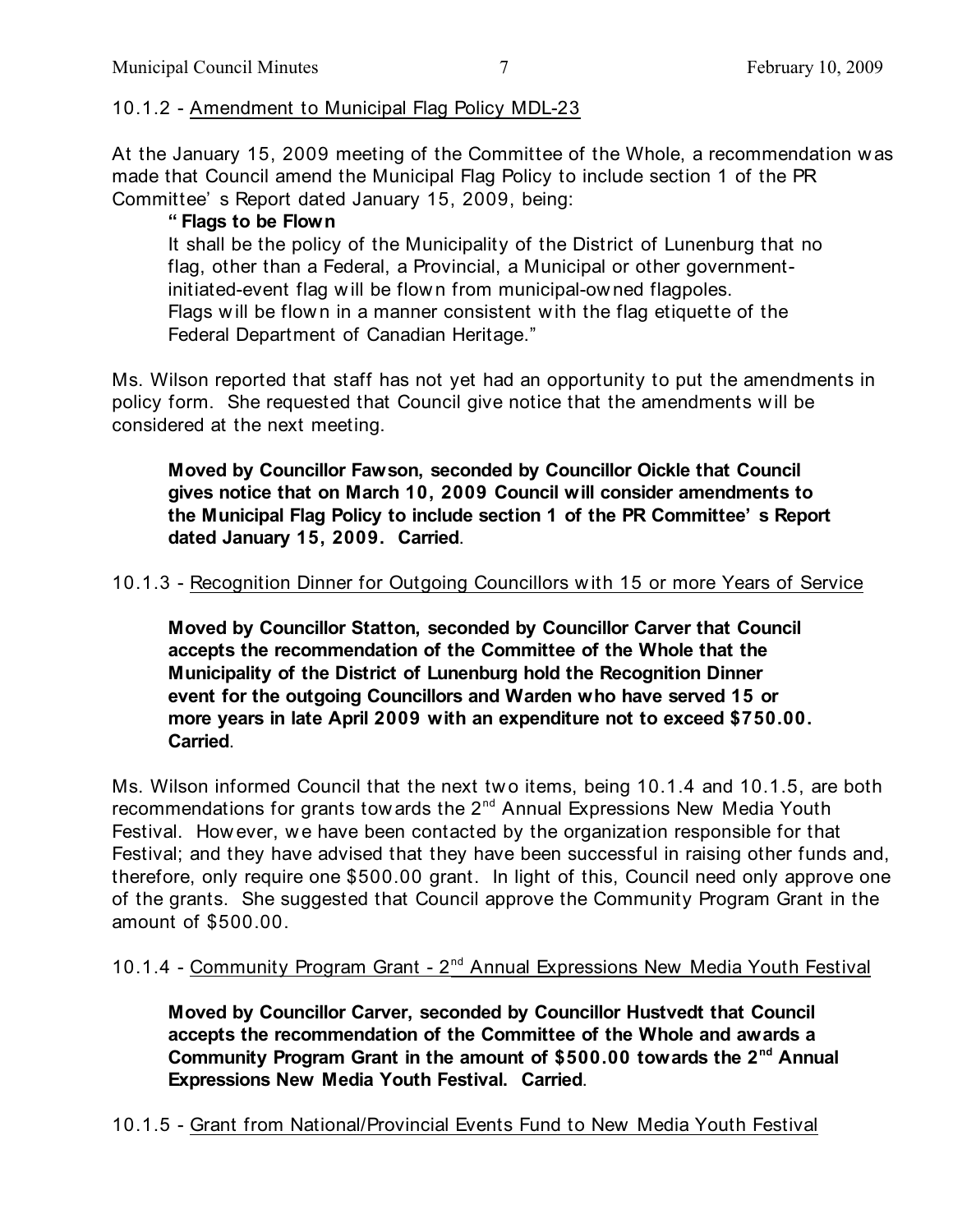**Moved by Councillor Countway, seconded by Councillor Moore that, in light** of new information provided with respect to funds required for the 2<sup>nd</sup> Annual **Expressions New Media Youth Festival, we not take any funds from the National/Provincial Events Fund towards this event. Carried**.

#### 10.1.6 - Street Name " Champlain Drive" for Street being built in Osprey Village

**Moved by Councillor Bell, seconded by Councillor Statton that Council accepts the recommendation of the Committee of the Whole that the name " Champlain Drive" be used as the street name for the street being built this year in Osprey Village. Carried**.

In response to Councillor Nauss' question, Ms. Wilson reported that we don't have to go through the Department of Transportation and Infrastructure Renew al to get this street name approved as it w ill be a municipal public highw ay.

#### **The motion was carried**.

#### 10.1.7 - Unbudgeted Expenditure re Consultant to provide HST Advice

**Moved by Councillor Moore, seconded by Councillor Young that Council accepts the recommendation of the Committee of the Whole and approves an unbudgeted expenditure of up to \$2,500 as the Municipality of the District of Lunenburg' s share of the cost to engage a Consultant to provide HST advice as it relates to the propose Multi-purpose Facility. Carried**.

#### 10.1.8 - Temporary Borrow ing Resolutions for Various Purposes - Renew al

**Moved by Councillor Veinot, seconded by Councillor Nauss that Council accepts the recommendation of the Committee of the Whole and approves the two Temporary Borrowing Resolutions for Various Purposes - Renewal of \$490,000 and \$2,014,600. Carried**.

#### 10.1.9 - Community Capital Grant - New Germany Canada Day Committee

**Moved by Councillor Young, seconded by Councillor Moore that Council accepts the recommendation of the Committee of the Whole and awards a Community Capital Grant in the amount of \$1,000 to the New Germany Canada Day Committee towards their project to upgrade the power supply and to purchase two street banners. Carried**.

#### 10.1.10 - Region 6 2009/2010 Budget

**Moved by Councillor Nauss, seconded by Councillor Oickle that Council accepts the recommendation of the Committee of the Whole and approves the Region 6 2009/2010 budget in the amount of \$171,073. Carried**.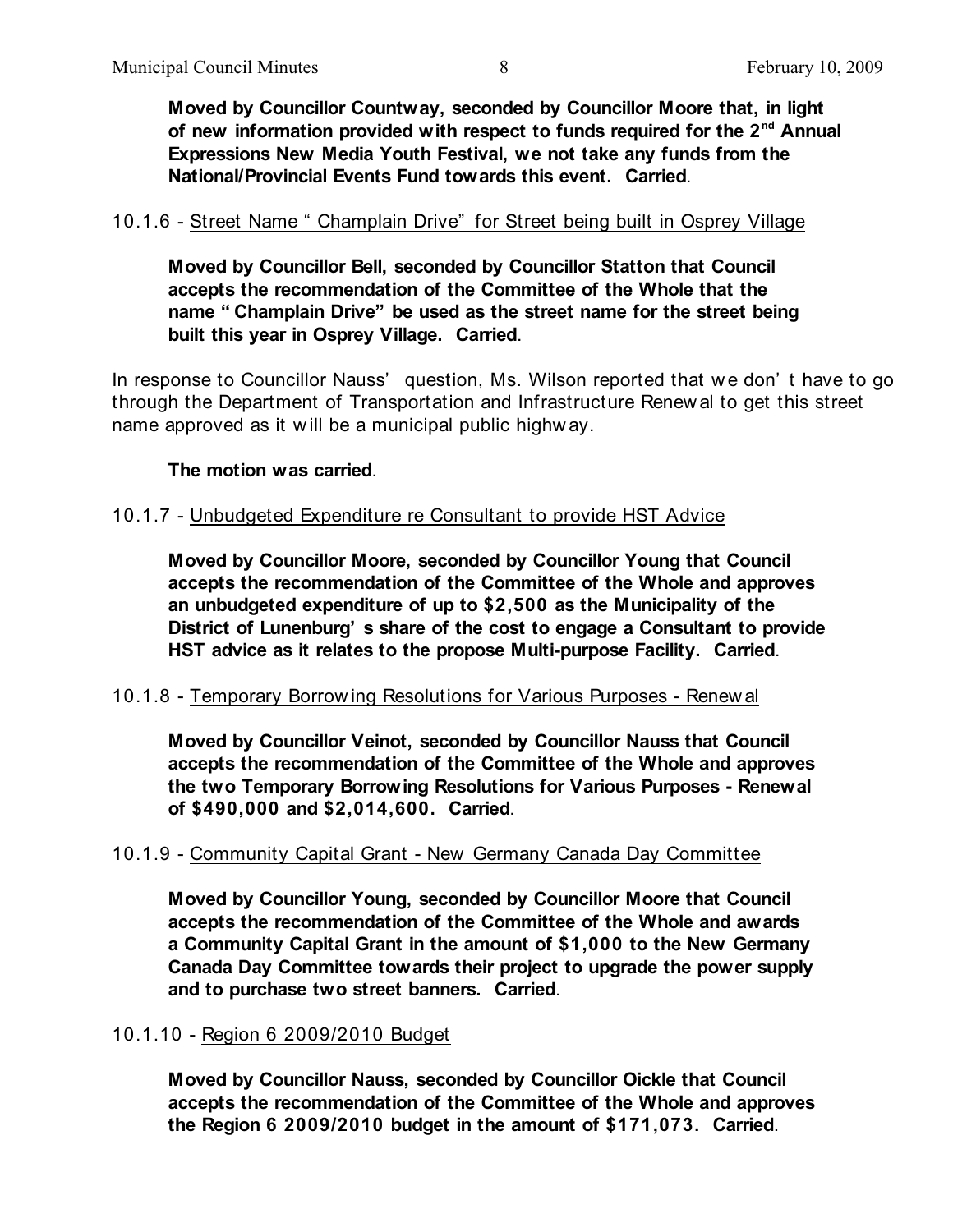### 10.1.11 - Municipality to Co-host One-day Economic Development Workshop

**Moved by Councillor Hustvedt, seconded by Councillor Fawson that Council accepts the recommendation of the Committee of the Whole that the Municipality of the District of Lunenburg co-host a one-day Economic Development Workshop with the Lunenburg Queens Regional Development Agency at a cost of \$200. Carried**.

#### 10.1.12 - UNSM Training Workshop " Effective Decision Making"

**Moved by Councillor Bell, seconded by Councillor Fawson that Council accepts the recommendation of the Committee of the Whole and authorizes Councillors Eric Hustvedt and Basil Oickle to attend the UNSM Training Workshop " Effective Decision Making" on March 26, 2009 at the Barrington Hotel in Halifax and that the cost of registration and out-ofpocket expenses be covered. Carried**.

#### 10.1.13 - Municipality not to submit a Position Paper re DNR Strategy

**Moved by Councillor Hustvedt, seconded by Councillor Young that Council accepts the recommendation of the Committee of the Whole that the Municipality of the District of Lunenburg not submit a Position Paper with respect to the Department of Natural Resources Strategy at this time. Carried**.

#### 10.1.14 - Maintenance Agreement w ith Riverport District Board of Trade to be dissolved

**Moved by Councillor Nauss, seconded by Councillor Oickle that Council accepts the recommendation of the Committee of the Whole and dissolves the Maintenance Agreement between the Municipality of the District of Lunenburg and the Riverport District Board of Trade as requested by the Riverport District Board of Trade. Carried**.

#### 10.1.15 - Municipal National/Provincial Event Grants

**Moved by Councillor Young, seconded by Councillor Nauss that Council accepts the recommendation of the Committee of the Whole and approves a Municipal National/Provincial Event Grant in the amount of \$3,000 to support the Royale National Women' s Senior Championship being held at the Osprey Ridge Golf Club from August 24 to 27, 2009 and a Municipal National/Provincial Event Grant in the amount of \$3,675 to support the Park View Education Knowledge Festival Conference being held at Park View Education Centre on April 17 and 18, 2009**.

Councillor Countw ay noted that the event at Park View Education Centre is being held in April; and he, therefore, questioned if the grant comes out of this year' s budget or next year' s budget. Ms. Wilson reported that it comes out of this year' s budget as they need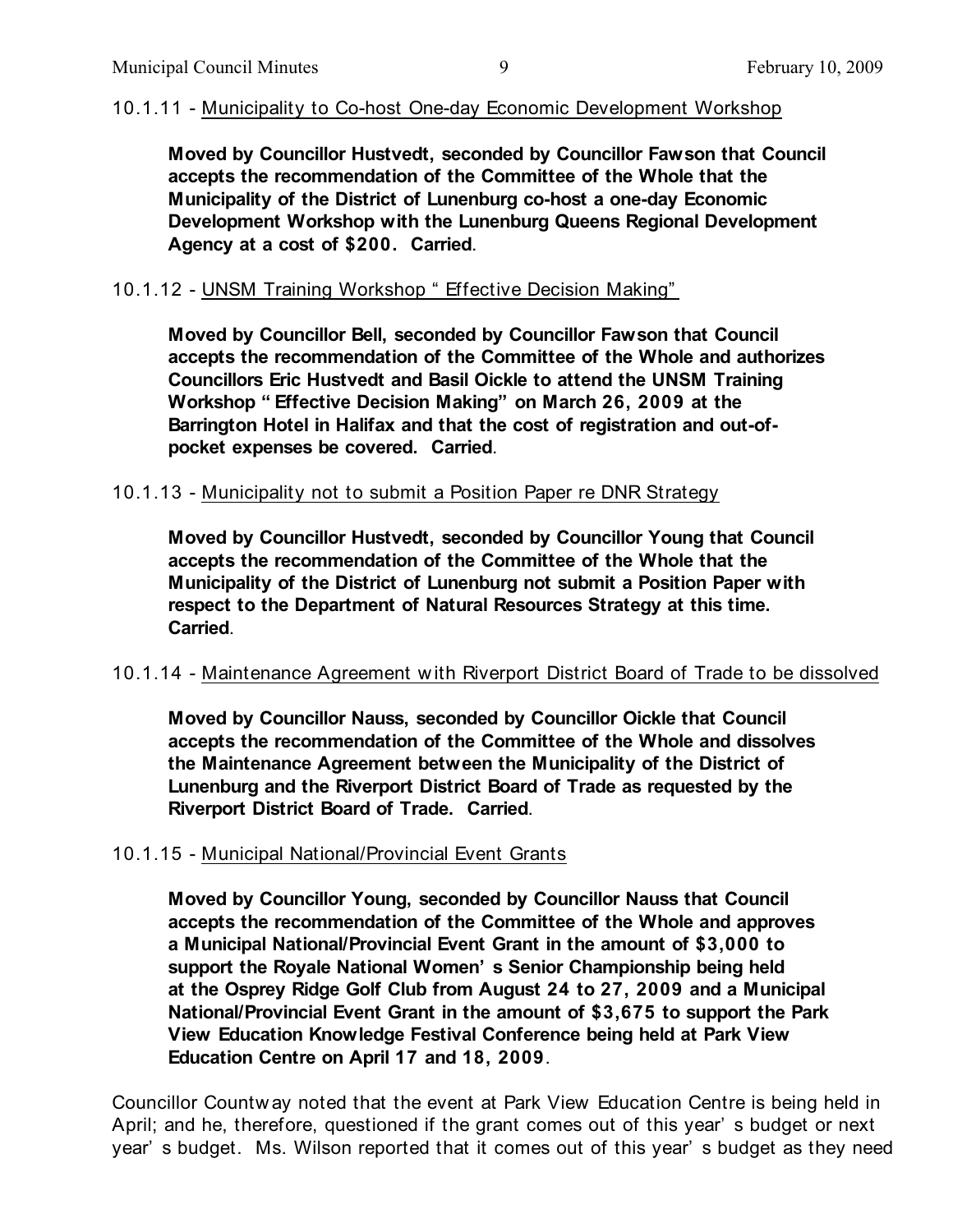the funds beforehand.

## **The motion approving the two Municipal National/Provincial Event Grants was carried**.

## 10.2 REMO ADVISORY COMMITTEE - RECOMMENDATION

## 10.2.1 - Comfort Station and Reception Centre/Shelter Policy

In attendance w as Andrew Wentzell, the Municipality' s Emergency Measures Coordinator (EMC).

Council w as informed that the REMO Advisory Committee, at their January 20, 2009 meeting, accepted in principle the Comfort Station and Reception Centre/Shelter Policy and the Policy has been forw arded to the four participating Councils for approval.

Ms. Wilson explained w hy the Policy is here for Council' s consideration. In December 2008 there w ere a number of pow er outages; and it came to light that there are some uncertainties as to when comfort stations should be opened. A policy w as drafted by the REMC (Regional Emergency Management Coordinator) w ith the assistance of the partners' EMCs (Emergency Measures Coordinators).

Mr. Wentzell highlighted the main points of the Policy. He explained the differences in the operation of a Comfort Centre and Reception Centres/Shelters, as w ell as the procedures to be follow ed w hen opening the centres.

Mr. Wentzell answ ered Councillors' questions regarding procedures in emergency situations.

Councillor Moore suggested that an article be published in the *Municipal Matters* new sletter that comes out in the fall w hich w ould provide residents w ith some procedures to follow during a pow er outage.

Mr. Wentzell reported that they are going to w ork out a flow chart for Councillors, as w ell as a call-out list.

**Moved by Councillor Statton, seconded by Councillor Hustvedt that Council accepts the recommendation of the REMO Advisory Committee and approves the Comfort Station and Reception Centre/Shelter Policy as presented. Carried**.

Mr. Wentzell left the meeting.

## 10.3 WASTE MANAGEMENT COMMITTEE - RECOMMENDATION

10.3.1 - Aw ard of Septage Lagoon Improvements - Design Engineering Proposal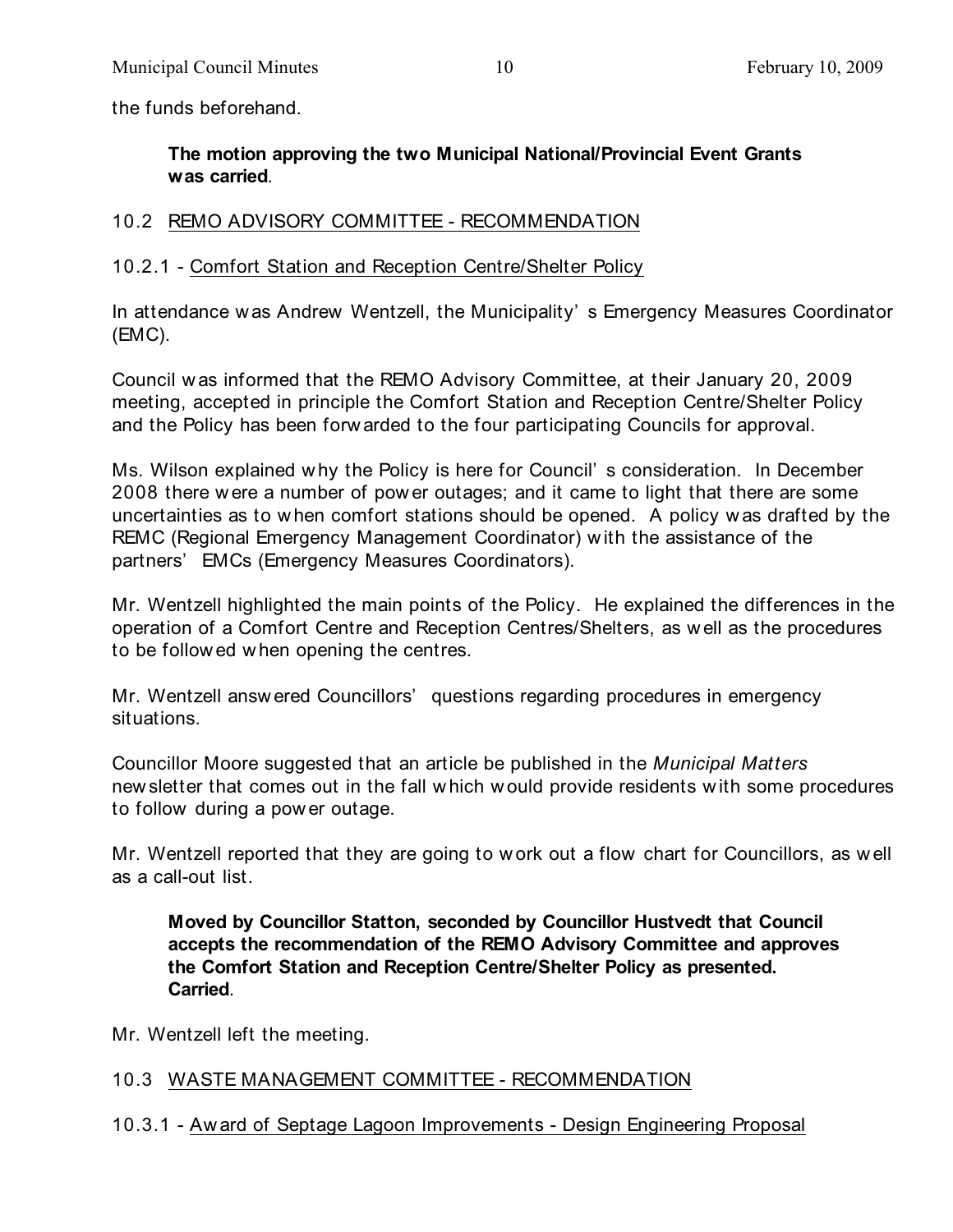In attendance w as Pierre Breau, Director of Engineering and Public Works.

Before Council for consideration w as a recommendation from the Waste Management Committee " that Municipal Council sole source the ' Septage Lagoon Improvements - Design Engineering Proposal' and aw ard it to ABL Environmental Limited as per the submitted design engineering and inspection proposal for the Septage Lagoon Project based on Option 2 ' Dew atering Equipment and Existing Lagoon' , as presented in their report from the Engineering Study Septage Alternatives Evaluation, July 2008 w ith the cost for the w ork being done this fiscal year to be funded w ith the \$50,000 budgeted in the 2008/09 LRCRC Budget for the septage lagoon."

Ms. Wilson reported that w e need to meet 2010 regulations. She explained the application that w ill be made to recover some of the funds.

Councillor Statton asked, w ith the announcement of funds for a complete study at the Waste Site, how this recommendation comes into it. Mayor Dow ne said the study that w as announced will probably be a year in its undertaking.

Discussion follow ed regarding the suggestion that we ask Environment to postpone or give us an extension to meet the 2010 regulations.

Mayor Dow ne commented that this is a significant amount of money. It' s an important environmental issue. He suggested that, if Council w ishes to have a more detailed discussion on all that is involved in this, we can defer this item and arrange a meeting later this w eek or early next w eek. He feels all should be comfortable w ith the decision that is made.

**Moved by Councillor Fawson, seconded by Councillor Oickle that we defer the recommendation from the Waste Management Committee and hold a Special Council Meeting on February 16, 2009 at 9:30 a.m. to discuss it in detail.**

Councillor Faw son requested more information on option 5 - the dew atering truck.

Councillor Bell pointed out that the sew age lagoons are an option, and not something w e are required to do as a municipal body. Sometimes it' s looked after by the private sector. If we provide the service, we have to make it affordable. We don't want septic tanks overflow ing and causing an environmental issue.

Councillor Oickle requested more information on costs to pump out septic tanks.

#### **The motion was carried**

#### **RECESS**

At 11:55 a.m. Council recessed for lunch. At 1:00 p.m. the meeting resumed.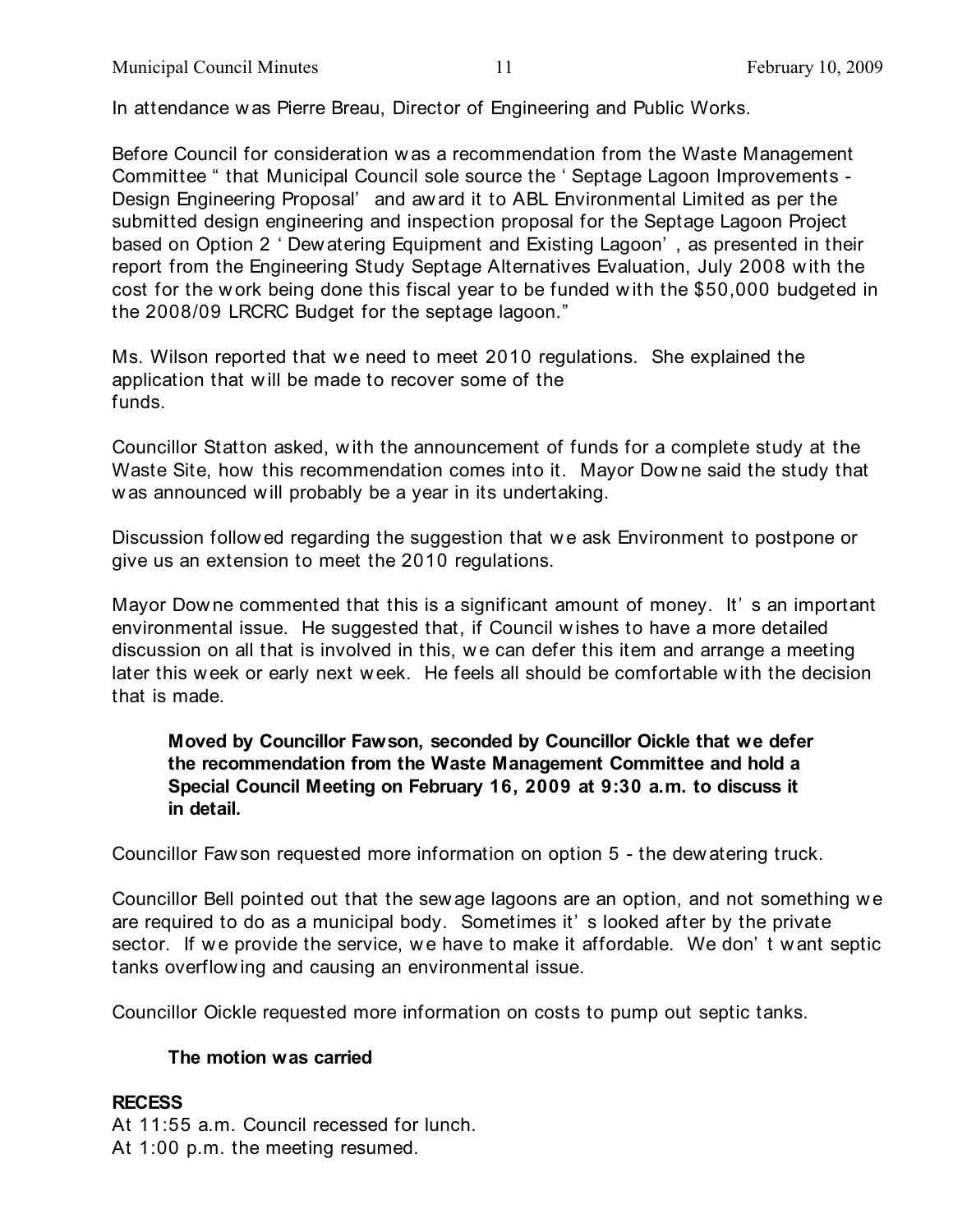## 10.4 ICSP COMMITTEE

In attendance w ere Ed Curran, Director of Planning and Development Services, and Doug Reid, ICSP Coordinator.

## 10.4.1 - ICSP Strategic Goal Statements

Ms. Wilson briefly review ed the background which has brought us to the stage of the nine strategic goals that are being proposed for Council' s approval.

Mr. Reid used a PowerPoint presentation to review the nine strategic goals, w hich were also circulated w ith the agenda.

## **Moved by Councillor Countway, seconded by Deputy Mayor Zwicker that Council accepts the recommendation of the ICSP Committee and accepts the slate of nine Strategic Goals as presented**.

Councillors' questions to clarify some of the strategic goals w ere answ ered by Mr. Reid. Mr. Reid explained that columns 3 and 4 in the Strategic Goals Summary are just examples and that they are not finalized yet.

Mr. Curran explained that the purpose of this being here today is for Council to approve the Strategic Goals only. Columns three and four are included for illustrative purposes only.

Deputy Mayor Zw icker reported that the nine Strategic Goals w ere determined as a result of w hat came out of the meetings w ith the communities. Focussing on the goals is our issue today. If those are approved today, Mr. Reid can continue on his w ork plan.

# **The motion to accept the nine Strategic Goals was carried**.

Mr. Reid left the meeting.

# 10.4.2 - Extension of Contract w ith ICSP Coordinator

Deputy Mayor Zw icker reported that there has been some misunderstanding on the engagement of a person to lead us through the ICSP process. It w as never intended for it to be done in one year, but to continue in the year 2009/10.

**Moved by Deputy Mayor Zwicker, seconded by Councillor Nauss that Council accepts the recommendation of the ICSP Committee and grants pre-budget approval of \$50,000.00 so that the current contract with the ICSP Coordinator does not expire on March 31, 2009, thus enabling the completion of the ICSP (Integrated Community Sustainability Plan) as required under the Gas Tax Agreement. The motion was carried** after comments about the need to finish the ICSP if we want the Municipality to receive the gas tax revenue.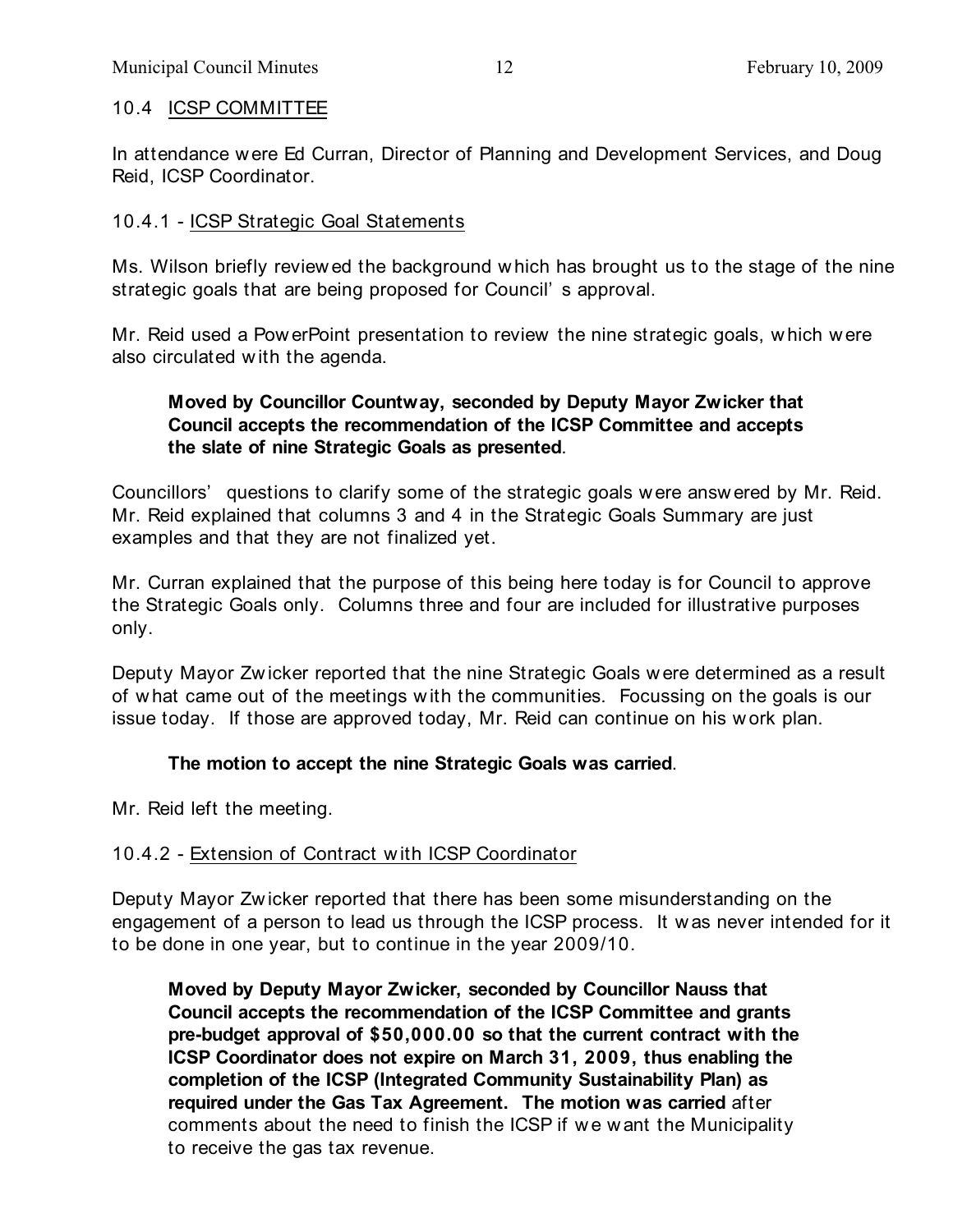### 10.5 BUDGET/FINANCE COMMITTEE - RECOMMENDATIONS

In attendance w as Gordon Pettipas, Director of Financial Services & Municipal Treasurer.

### 10.5.1 - Terms of Reference for Budget/Finance Committee

### **Moved by Councillor Statton, seconded by Councillor Young that Council accepts the recommendation of the Budget/Finance Committee and approves the Terms of Reference for the Budget/Finance Committee as presented**.

Deputy Mayor Zw icker noted that the Mayor is an ex officio member on the Budget/ Finance Committee. He had the understanding that the Mayor w as to be a voting member.

Ms. Wilson reported that the discussion w as that, as the Nominating Committee' s recommended it as ex officio member, this year we w ould leave it but look at changing it next year.

#### **The motion was carried**.

#### 10.5.2 - Draft Tangible Capital Assets Policy

**Moved by Councillor Statton, seconded by Councillor Nauss that Council accepts the recommendation of the Budget/Finance Committee and endorses the Draft Tangible Capital Assets Policy as a Draft Policy as presented. The motion was carried** after staff pointed out some changes from the current policy.

Once the Draft Tangible Capital Assets Policy is fully developed, it w ill be recommended to Council for approval.

#### 10.6 AUDIT COMMITTEE - RECOMMENDATIONS

## 10.6.1 - Appoint Audit Comm. as Review Comm. for RFP for External Audit Services

**Moved by Councillor Nauss, seconded by Councillor Bell that Council accepts the recommendation of the Audit Committee and appoints the Audit Committee as the Review Committee for the Request for Proposal for External Audit Services. Carried**.

#### 10.6.2 - Use Draft Tangible Capital Assets Policy as next year' s Year End Audit

**Moved by Councillor Bell, seconded by Deputy Mayor Zwicker that Council accepts the recommendation of the Audit Committee to use the Draft Tangible Capital Assets Policy in preparation of next year' s Year End Audit. Carried**.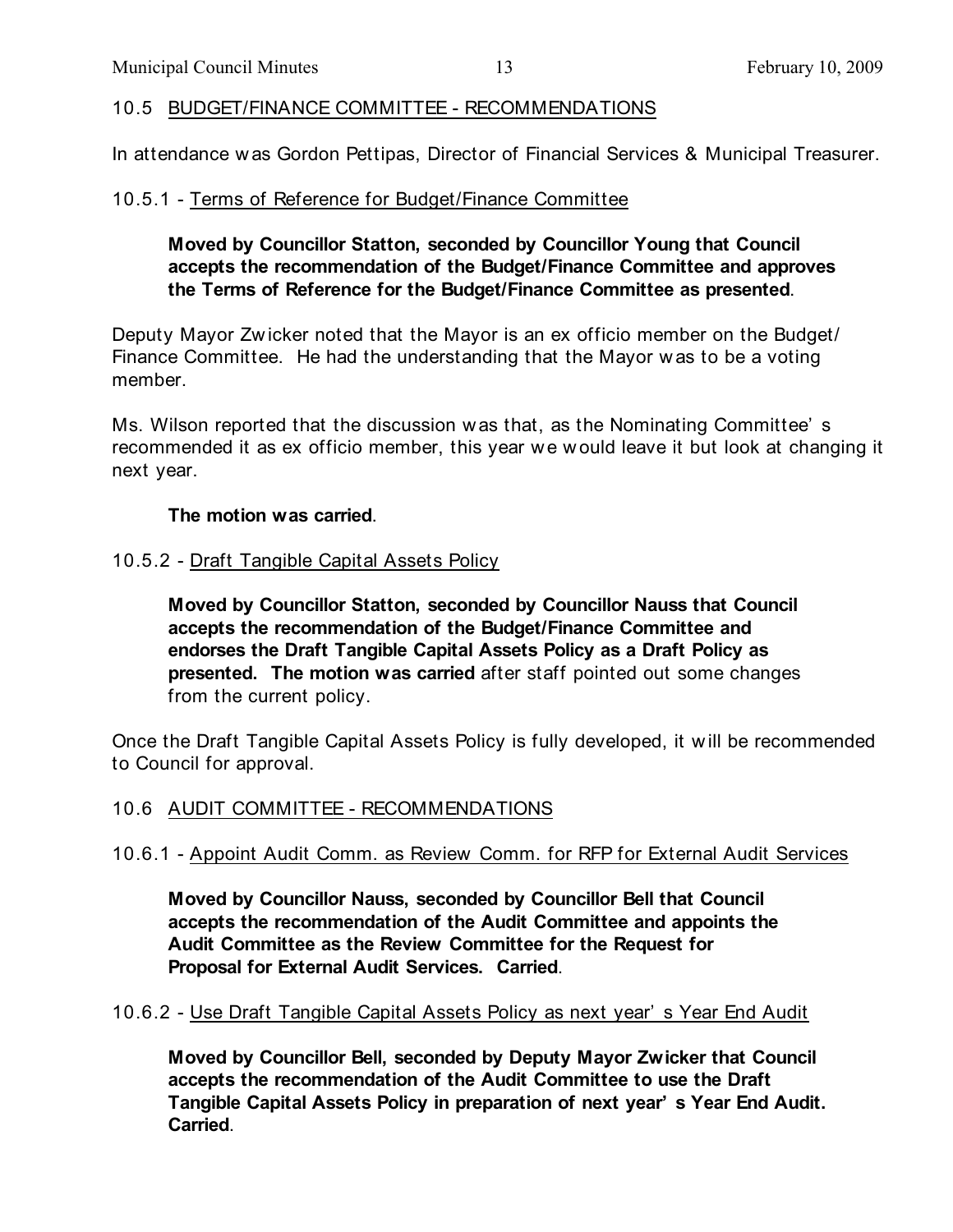Mr. Pettipas left the meeting.

## 10.7 FIRE AND EMERGENCY SERVICES COMMITTEE - RECOMMENDATIONS

# 10.7.1 - Grants for 2009/2010 Fiscal Year

A recommendation w as received from the Fire and Emergency Services Committee that Council continue w ith the existing grants as follows for the 2009/2010 fiscal year:

Matching Grant - \$37,500 (maximum \$1,500 per Department) Municipal Grant - \$57,800 Insurance Grant - \$49,500 Training Grant - \$10,000

**Moved by Councillor Countway, seconded by Councillor Carver that the above recommendation from the Fire and Emergency Services Committee be referred to the Budget/Finance Committee and be brought back for Council' s consideration through the budget process. Carried**.

## 10.7.2 - Payment of Fire Department Renew al Insurance Premiums

Before Council for consideration w as a recommendation that Council approve in principle a new procedure to pay directly to Bell and Grant the Fire Departments' renew al insurance premiums.

Ms. Whynot-Lohnes explained the insurer' s difficulty in the past to receive insurance premium payments from some of the Fire Departments. This is w hy the Committee is recommending a new procedure for Council' s approval in principle.

Deputy Mayor Zw icker said the concern is that there is some question as to whether or not the insurance is valid if the premium has not been paid.

Councillors' questions for clarification w ere answ ered by staff, w ith the exception of the question as to w hether or not all Fire Departments collect enough through their area rate to cover the cost of their insurance premium. (The answ er w as provided later in the meeting.)

**Moved by Councillor Young, seconded by Councillor Oickle that we table the matter regarding a new procedure regarding payment of Fire Departments' renewal insurance premiums until the information is obtained as to whether or not the Fire Departments collect enough through their area rates to cover their insurance premiums. Carried**.

# 10.7.3 - Letter of Support for Legislation re Products containing additive PBDE

**Moved by Councillor Countway, seconded by Councillor Nauss that Council accepts the recommendation of the Fire and Emergency Services Committee and directs staff to send a letter supporting Motion —38 that legislation**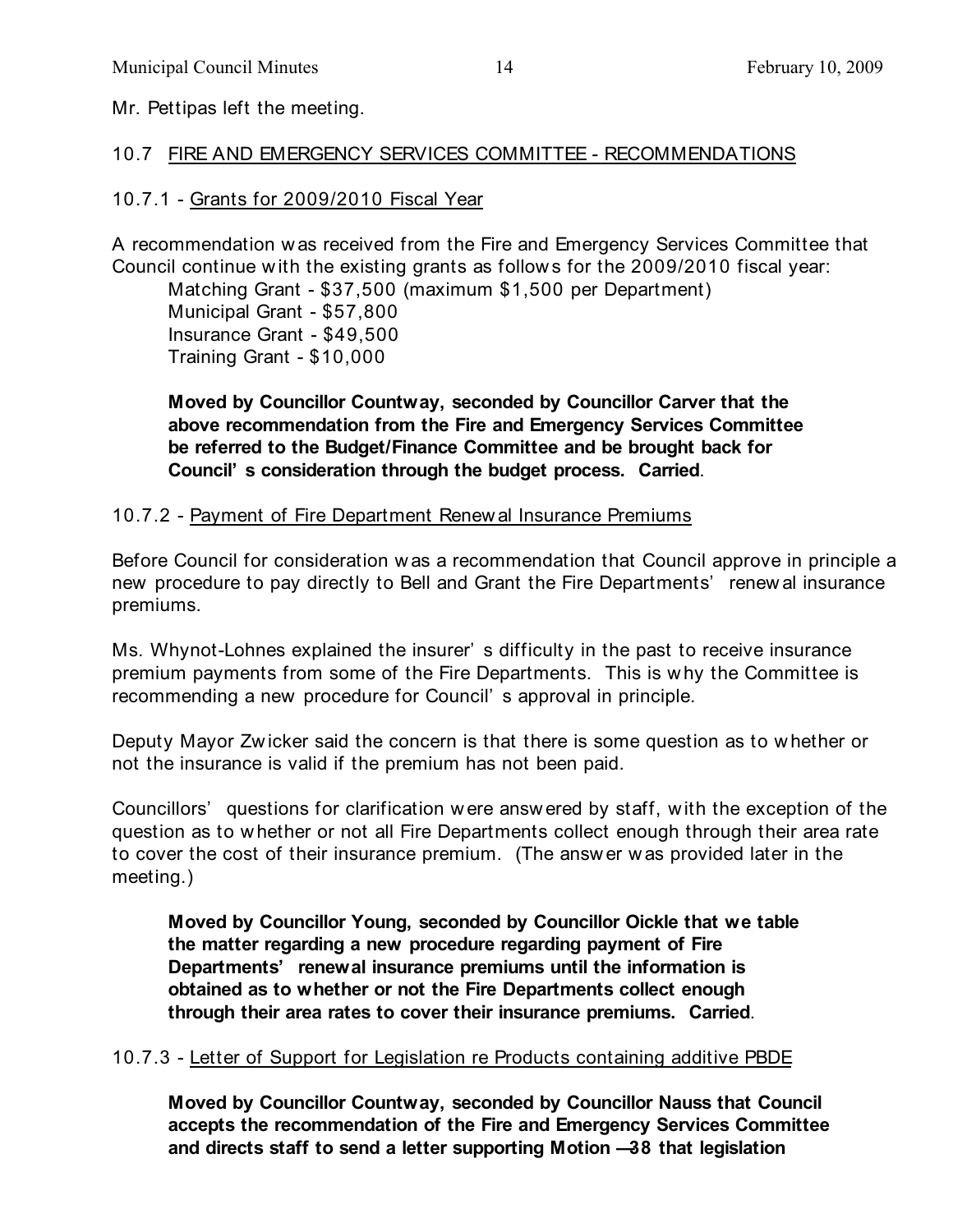#### **completely phase out the production and import of products containing additive PBDEs**.

Councillor Nauss commented that this is a worldw ide concern and questioned if they had sought support for this through FCM. He said that most of the European countries have already banned this.

Councillor Statton pointed out that a number of community halls have been required to spray their walls with fire retardants as a result of our fire inspections. If we write this letter of support, w ill our Fire Inspectors be telling people to use spray that doesn' t contain these additives?

There w as some discussion on the various items and materials that contain these additives.

**Moved by Councillor Bell, seconded by Councillor Fawson that we table the motion and write letters to the IAFF (International Association of Fire Fighters) and CAFC (Canadian Association of Fire Chiefs) and ask them to give us further documentation for their stand and supporting reasons for this so we are better informed to make a decision. Carried**.

## 10.7.4 - Request to UNSM re Fuel Tax Rebate on all Firefighting Equipment

The next recommendation from the Fire and Emergency Services Committee w as to forw ard a request to UNSM to request the Provincial Government to offer a fuel tax rebate on all firefighting equipment, including rescue and fire suppression.

Councillor Countw ay reported that, up until about three w eeks ago, all you could apply for w as a fuel tax rebate for firefighting vehicles that had a tank attached. Now it applies to all vehicles ow ned by volunteer fire departments.

In light of this information, it w as decided that there is no need for a resolution to go to UNSM.

Mayor Downe suggested that it w ould be appropriate to circulate this information to all fire departments w ith a letter of explanation.

## 10.7.5 - Payment for Training Funds to the Lun. Regional Fire and Emergency Services

**Moved Councillor Bell, seconded by Councillor Carver that we accept the recommendation of the Fire and Emergency Services Committee and authorize the payment of \$10,000 from the approved budget for training funds to the Lunenburg Regional Fire and Emergency Services to help offset costs in training sessions. Carried**.

## 10.8 CES/CEF SOUTHWEST REGIONAL COMMUNITY ADVISORY BOARD - RECOM.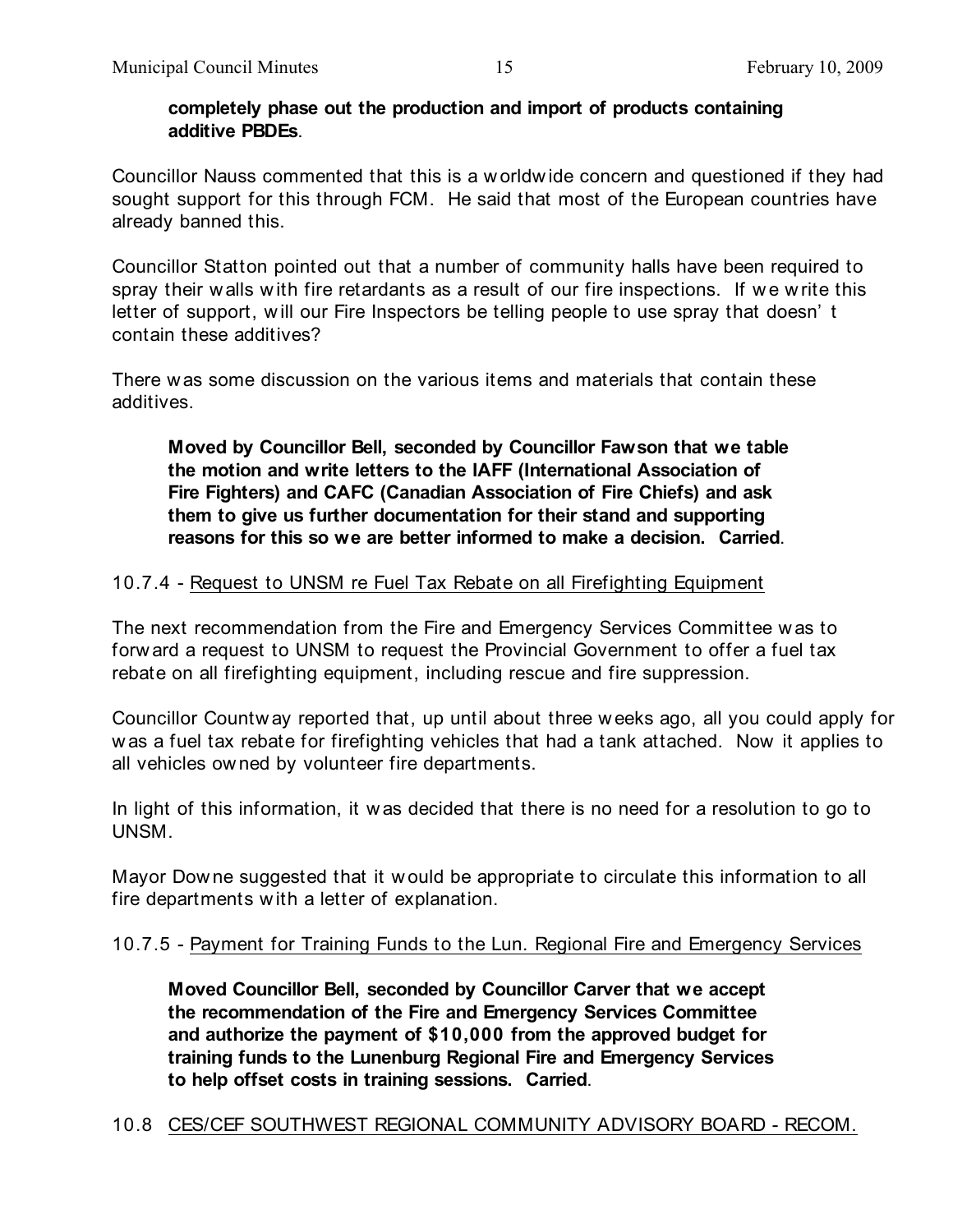**Moved by Councillor Nauss, seconded by Councillor Countway that Council accepts the recommendation of the 14 CES/143 CEF and approves the list of promotional items to be purchased from the funds that the Municipality has earmarked for this purpose**.

Councillor Nauss noted that the total of all items proposed for purchase exceeds the funding available; but CES/CEF are prepared to reduce the quantities of some of the items so that they can purchase the promotional coins w hich came in as a request after the list w as prepared. He noted that the plaques that they w ant to purchase are plaques that w ill be posted on the community projects that they do.

**The motion was carried** after Councillors' questions w ere answ ered to clarify w hy the Municipality purchases promotional items for CEF/CES.

### **11. STAFF MATTERS:**

### 11.1 CHIEF ADMINISTRATIVE OFFICER' S MATTERS

- 11.1.1 Building Report for December ' 08 This report w as presented for information.
- 11.2 RECREATION COORDINATOR' S MATTERS

In attendance w as Carroll Randall, Recreation Coordinator.

#### 11.2.1 - Surveying Land at Saw pit Property

Ms. Wilson reported that, as Council is aw are, w e are planning for the development of the Saw pit property over a number of years. As part of the requirement for the lease, we are required to survey the land. The cost to do that can be funded out of the Open Space Reserve account. If Council agrees to that, a motion is required authorizing the survey of the land that w ould be subject to the lease and that the funds to do that be taken out of the Open Space Reserve account.

Mr. Randall answ ered Councillors' questions regarding this matter. He reported it' s approximately 8 acres of land w hich is adjacent to tw o pieces that the Municipality ow ns. He explained how the Municipality acquired the two pieces of land in exchange for the Municipality' s interest in the Lunenburg Courthouse.

**Moved by Deputy Mayor Zwicker, seconded by Councillor Veinot that Council authorizes staff to have the Sawpit property surveyed at an approximate cost of \$2,200.00 plus HST, and that the funds be taken out of the Open Space Reserve account. Carried**.

#### 11.2.2 - Request for Letter of Support for RFD Application - Italy Cross Fire Department

Mr. Randall reported that the Italy Cross, Middlew ood & District Fire Department is in the process of building a new fire station/community hall in the Italy Cross fire district. They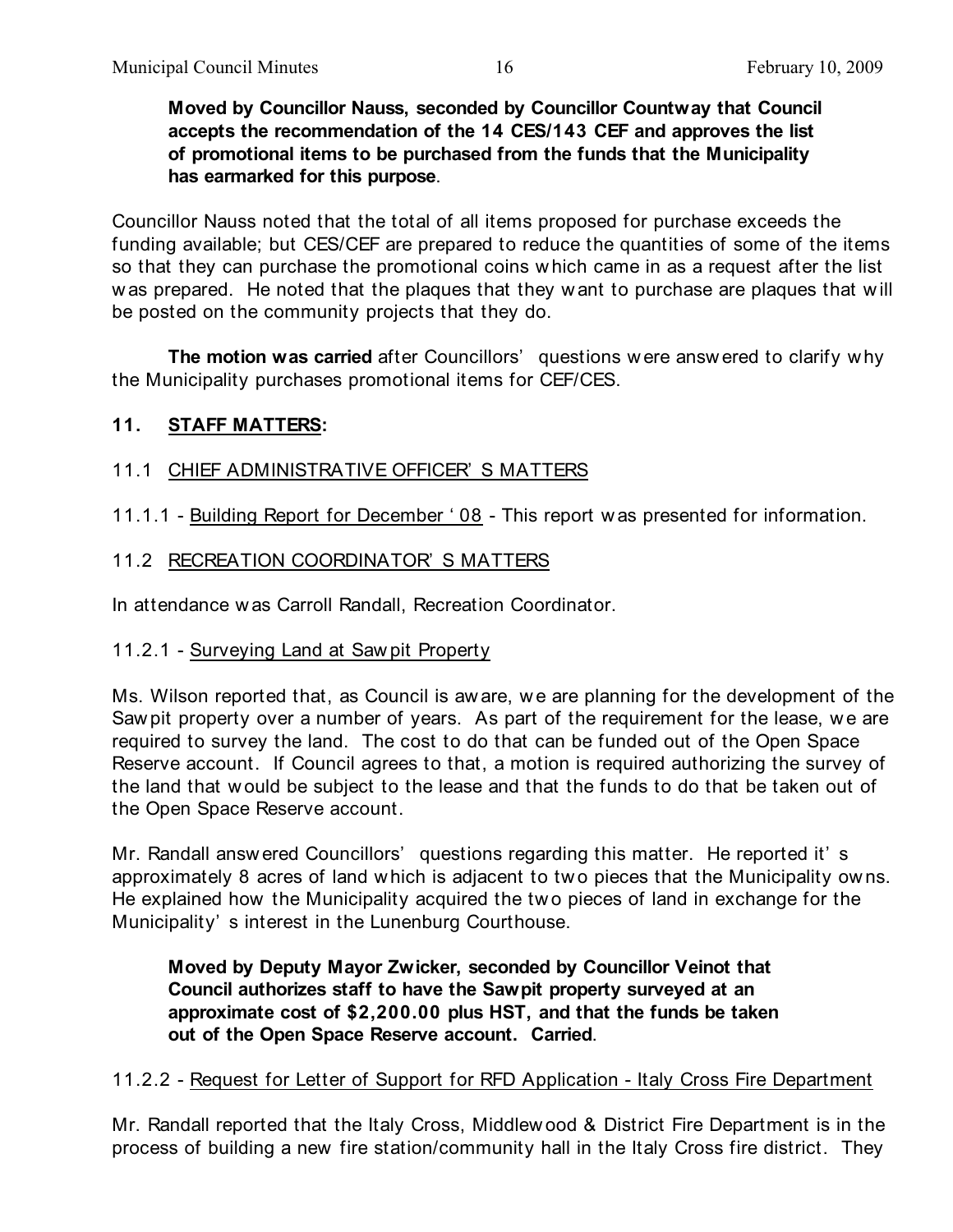are applying to the Province for an RFD (Recreation Facility Development) grant and are asking the Municipality to provide a letter supporting their application.

**Moved by Councillor Nauss, seconded by Councillor Young that Council authorizes a letter to be written supporting the Italy Cross, Middlewood & District Fire Department' s application to the Province of Nova Scotia for a Recreation Facility Development Grant. Carried**.

Mr. Randall left the meeting.

## **12. MAYOR' S/COUNCILLORS' MATTERS**

## 12.1 MAYOR' S UPDATE

Mayor Dow ne gave updates on the follow ing events/meetings:

- meeting w ith Department of Transportation re list of concerns
- meeting to be held w ith Minister of Transportation on Highw ay 103
- meeting of the lobster fishermen re their concerns
- four Business Community Meetings held to date
- meetings w ith other Mayors to discuss cooperation
- meeting w ith CRC
- events celebrating  $50<sup>th</sup>$  and  $60<sup>th</sup>$  wedding anniversaries
- South Shore Fieldhouse announcement of \$200,000
- announcement of the \$55,000 grant to the LRCRC
- meeting w ith the new Minister of Service Nova Scotia and Municipal Relations

Mayor Dow ne feels that communication to the residents is important. He would like to see a Mayor' s/Councillors' Corner in the municipal new sletter and he w ould w ork w ith the PR Committee on that.

## **14.** *IN CAMERA IN COMMITTEE*

### **Moved by Councillor Moore, seconded by Deputy Mayor Zwicker that Council go** *In Camera In Committee***. Carried**.

The purpose of the *In Camera* meeting w as to discuss the follow ing:

14.1 - Land Negotiations, in accordance with section 22 (2) (a) of the *Municipal Government Act* (*MGA)*

- 14.2 Legal Advice, in accordance with section 22 (2) (g) of the *MGA*
- 14.3 Contract Negotiations, in accordance with section 22 (2) (e) of the *MGA*
- 14.4 Land Negotiations Green Bay, in accordance with section 22 (2) (a) of the *MGA*
- 14.5 Legal Advice Oakland, in accordance with section 22 (2) (g) of the *MGA*
- 14.6 Personnel Matter, in accordance with section 22 (2) (c) of the *MGA*

### **Moved by Councillor Moore, seconded by Councillor Young that Council resume its public meeting. Carried**